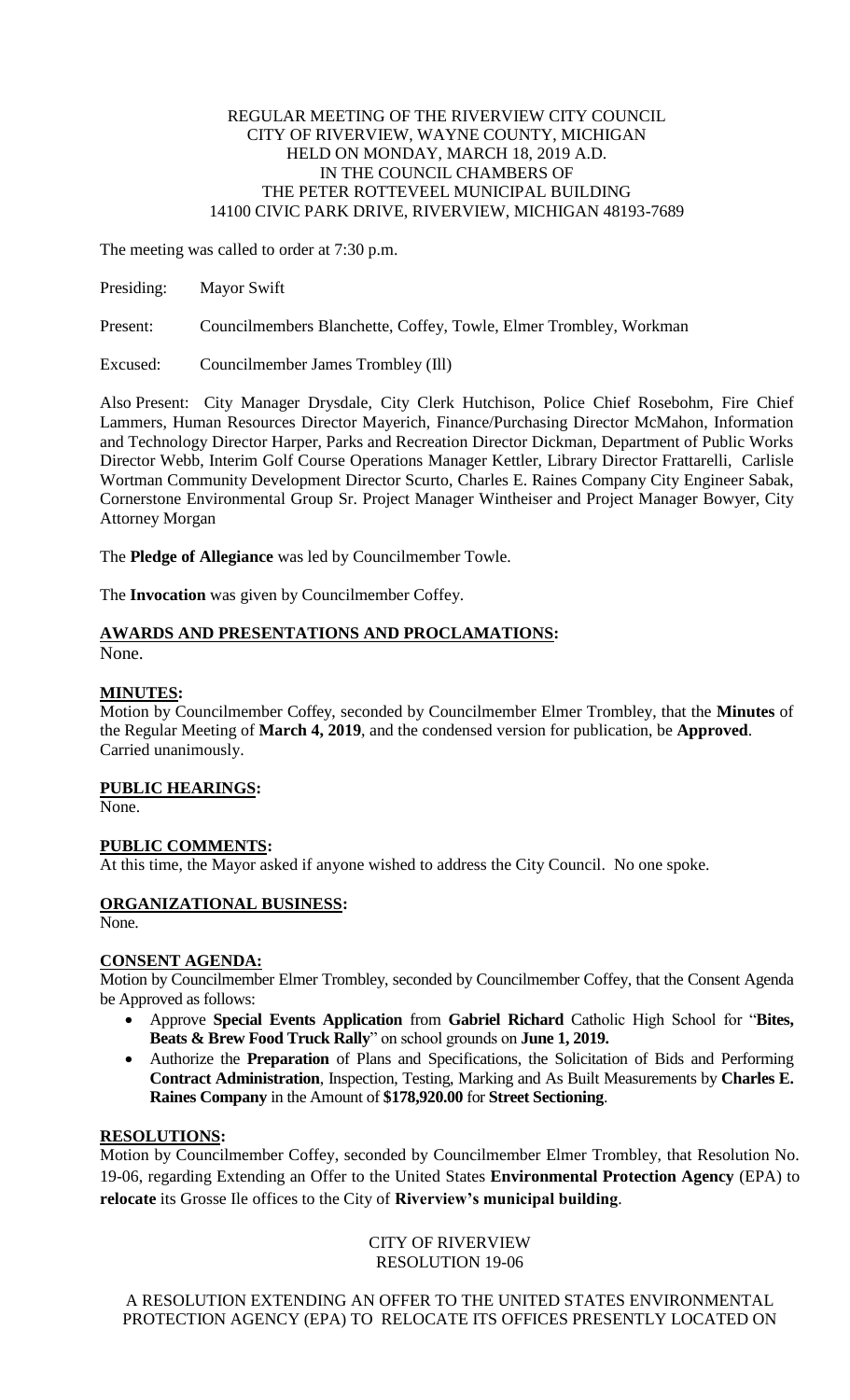## GROSSE ILE TO THE CITY OF RIVERVIEW'S MUNICIPAL BUILDING AT NOMINAL COST TO THE EPA

At a duly convened meeting of the City Council for the City of Riverview held on March 18, 2019, the following resolution was moved by Councilmember Coffey, supported by Councilmember Elmer Trombley and adopted upon the following vote:

| AYES:               |             | Mayor Swift, Councilmembers Blanchette, Coffey, Towle, Elmer Trombley, |  |  |  |
|---------------------|-------------|------------------------------------------------------------------------|--|--|--|
|                     | Workman     |                                                                        |  |  |  |
| NAYS:               | <b>None</b> |                                                                        |  |  |  |
| <b>ABSTENTIONS:</b> | <b>None</b> |                                                                        |  |  |  |
| EXCUSED:            |             | Councilmember James Trombley                                           |  |  |  |

- WHEREAS, pursuant to Section 4.1 of the City of Riverview Charter, the legislative power of the City is vested in the City Council which has the authority to act, and adopt such ordinances and resolutions, as shall be necessary to provide for the public peace and health and for the safety of persons within the City of Riverview; and
- WHEREAS, the United States Environmental Protection Agency (EPA) maintains an office in the neighboring community of Grosse Ile Township, Michigan; and
- WHEREAS, the EPA is charged with numerous responsibilities relating to studying, maintaining and enforcing federal laws, rules, and regulations designed to keep our air, water and environment clean and free from pollution; and
- WHEREAS, the EPA is presently involved in a number of projects which directly effect and impact the City of Riverview and the entire Downriver region, including the development of the Detroit River Wildlife Refuge Center, on-going projects to clean-up the Detroit River, clean-up of the former McLouth steel facility, responding to toxic spills and emergencies that threaten the health of our communities and the environment, and other situations that are harmful and adverse to the public welfare of the residents of Riverview and the Downriver area; and
- WHEREAS, the EPA has announced its intent to close its office on Grosse Ile and relocate it to Ann Arbor, Michigan, approximately one hour west of its current location, and would no longer be located near the critical natural resources which are under its jurisdiction and responsibility, including the Detroit River, Lake Erie, or the Great Lakes water system; and
- WHEREAS, the City of Riverview has sufficient space available in its present municipal building to house the EPA's Large Lakes Research Station; and
- WHEREAS, because of the importance of the work done by the EPA to the City of Riverview and the entire Downriver region, and the importance of keeping the Station as close to the Detroit River, Lake Erie, and the Great Lakes water system as possible, the City Council wishes to extend an offer to the EPA to relocate the Station to the City of Riverview's municipal building at a nominal cost to the EPA.
- NOW, THEREFORE, BE IT RESOLVED BY THE CITY COUNCIL OF THE CITY OF RIVERVIEW, MICHIGAN, that office space in the Municipal Building of the City of Riverview is offered to the EPA for the relocation of its personnel presently located at offices on Grosse Ile, at a nominal cost, so that it may remain an invaluable asset to the residents of the City and Downriver community in protecting and preserving our natural resources.
- BE IT FURTHER RESOLVED that the City Manager, with the assistance of the City Attorney, is directed and authorized to contact the EPA for the purpose of negotiating the terms and conditions of providing suitable office space in the Riverview Municipal Building.
- BE IT FURTHER RESOLVED that the City Clerk is directed to transmit a copy of this Resolution to the EPA's Administrator in Washington, D.C., its Regional Director in Chicago, Illinois, to the Clerks of each of the Downriver Municipalities, to the Office of each of the State of Michigan's Congressional Delegation and Senators, and to the Offices of the Wayne County Executive and Clerk of the Wayne County Commission.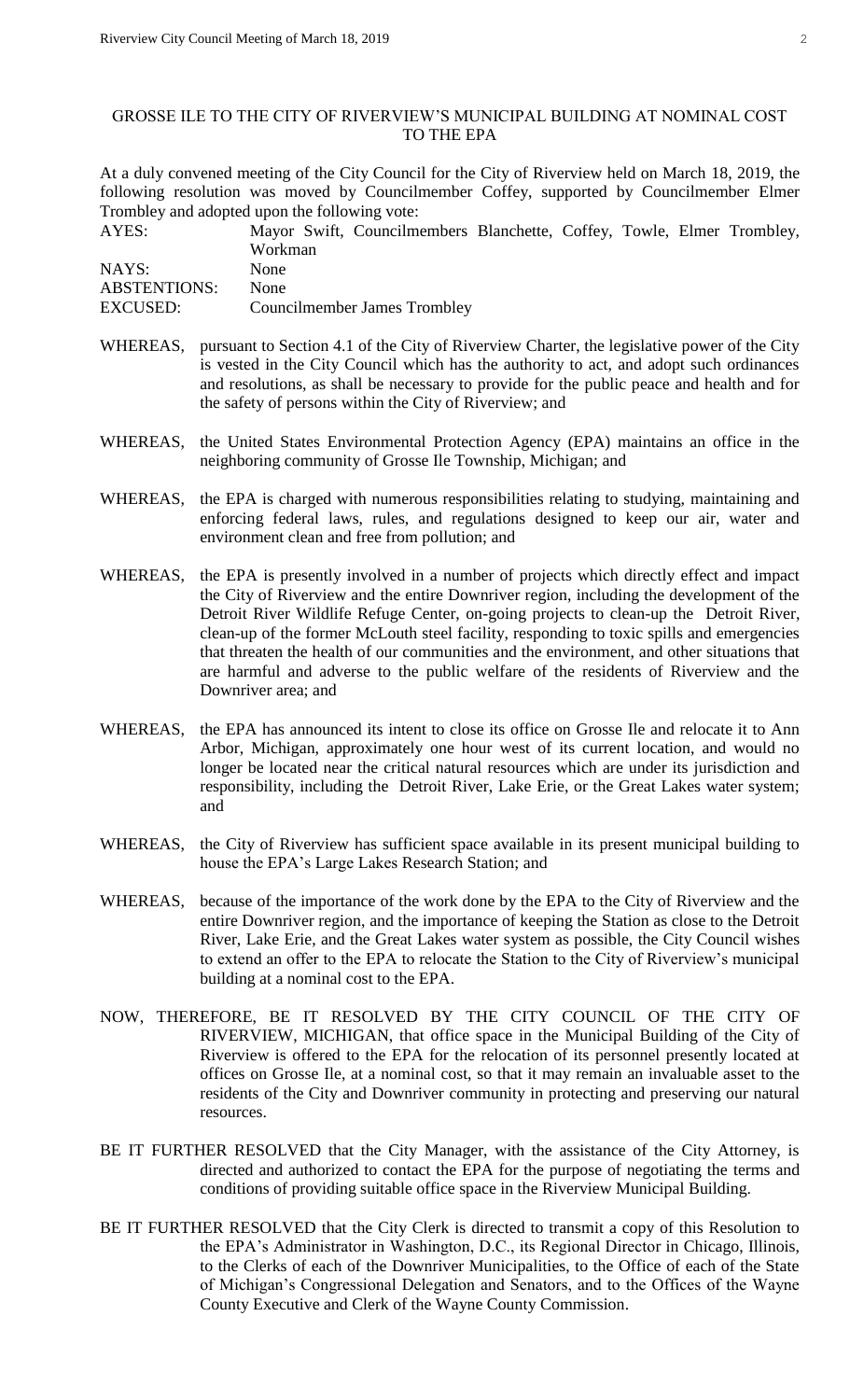#### RESOLUTION DECLARED ADOPTED

#### ATTEST:

Andrew M. Swift, Mayor

I, Cynthia M. Hutchison, Clerk for the City of Riverview, Wayne County, Michigan, do hereby certify that the foregoing is a true copy of a resolution adopted by the Riverview City Council on March 18, 2019.

Cynthia M. Hutchison, City Clerk

\_\_\_\_\_\_\_\_\_\_\_\_\_\_\_\_\_\_\_\_\_\_\_\_\_\_\_\_\_\_\_\_\_\_\_\_\_\_

\_\_\_\_\_\_\_\_\_\_\_\_\_\_\_\_\_\_\_\_\_\_\_\_\_\_\_\_\_\_\_\_\_\_\_\_\_\_

### **ADMINISTRATION:**

None.

# **ORDINANCES:**

Motion by Councilmember Coffey, seconded by Councilmember Workman, that the Clerk be Authorized to give the **First Reading**, by title only, of Proposed **Ordinance No. 709**, Amending the Riverview Code of Ordinances by the Repeal and **Re-adoption Section 38-1**, Expanding the **Definition**  of **Smoking** to include **Vaping** and **Marijuana** as being **Prohibited.** Carried unanimously.

#### PROPOSED ORDINANCE NO. 709

AN ORDINANCE TO AMEND THE CODE OF ORDINANCES FOR THE CITY OF RIVERVIEW BY THE REPEAL AND RE-ADOPTION OF SECTION 38-1, "SMOKING AND VAPING PROHIBITED" OF ARTICLE I "IN GENERAL" IN CHAPTER 38 "OFFENSES AND MISCELLANEOUS PROVISIONS" TO EXPAND THE DEFINITION OF SMOKING TO INCLUDE VAPING AND MARIJUANA AS BEING PROHIBITED

Motion by Councilmember Elmer Trombley, seconded by Councilmember Coffey, that the Clerk be Authorized to give the **First Reading**, by title only, of Proposed **Ordinance** No. **710**, Amending the Riverview Code of Ordinances by the Repeal and **Re-adoption** of Section **38-380, Possession** or **Use** of **Tobacco, Vapor** or **Alternative Nicotine Products** by **Minors** and the **addition** of **Section 38-381**, regarding **Prohibiting** the **Sale** of **Tobacco, Vapor** or **Alternative Nicotine Products** to **Minors**. Carried unanimously.

# PROPOSED ORDINANCE NO. 710

AN ORDINANCE TO AMEND CHAPTER 38 OF THE RIVERVIEW CODE OF ORDINANCES, "OFFENSES AND MISCELLANEOUS PROVISIONS", BY THE REPEAL AND RE-ADOPTION OF SECTION 38-380 "POSSESSION OR USE OF TOBACCO, VAPOR PRODUCTS OR ALTERNATIVE NICOTINE PRODUCTS", OF ARTICLE IX, "MINORS", DIVISION 1 "GENERALLY", TO INCLUDE E-CIGARETTES AND VAPING TO THE CONDUCT PROHIBITED BY MINORS; AND BY THE ADDITION OF SECTION 38-381 "SALE OF TOBACCO PRODUCTS, VAPOR PRODUCTS OR ALTERNATIVE NICOTINE PRODUCTS TO PERSONS UNDER 18 YEARS OF AGE" TO ARTICLE IX, "MINORS", DIVISION 1 "GENERALLY", TO PROHIBIT SAME

**OTHER BUSINESS:**

None.

**CLOSED SESSION:** None.